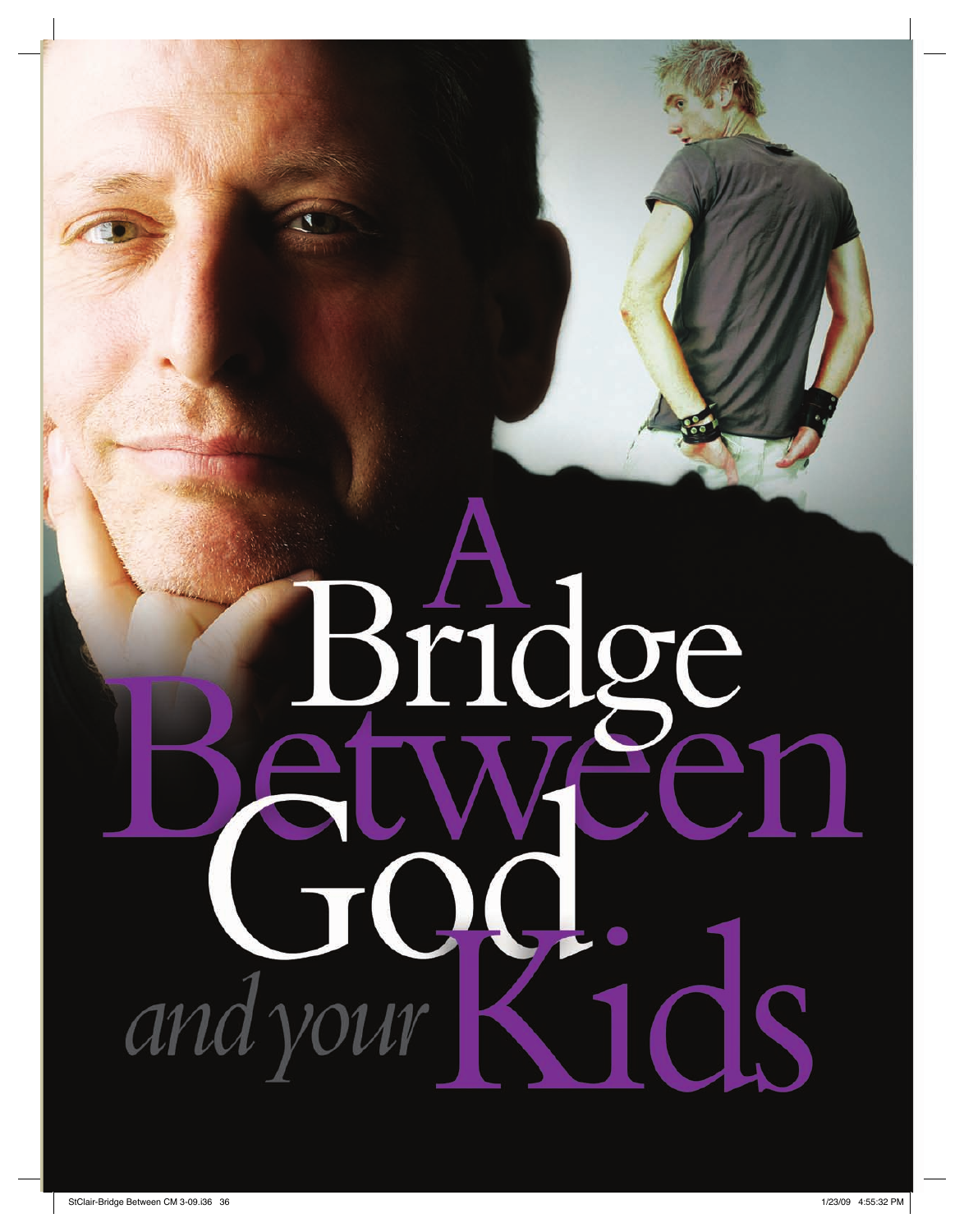## All kids today experience<br>disconnectedness to some degree.<br>It's our job as parents to help them connect with God.

**BY BARRY ST. CLAIR**



ur children live in a generation<br>in which all kids experience<br>some level of disconnected-<br>ness. Families have split apart,<br>leaving many of them lonely<br>and isolated from caring<br>adults. The church has lost<br>much of its influe in which all kids experience some level of disconnectedness. Families have split apart, leaving many of them lonely and isolated from caring adults. The church has lost

much of its influence on them due to shallowness and irrelevance. And the culture is working overtime to separate them from the values of their parents' generation through filthy music lyrics, violent video games, sex- and profanity-laden movies and television programs, Internet pornography, consumerism, and much more.

What can we as parents do? By properly wielding the influence we have in our kids' lives because of our relationships with them, we can become the bridge that connects God to them and them to God. Being a bridge is our major role as parents, and it becomes more important as our kids grow older. We are called to be a relational connector between God and them.

In Psalm 78 God reveals the secrets we need to know to fulfill our calling: "Give ear, O my people, to my law; incline your ears to the words of my mouth. I will open my mouth in a parable; I will utter dark sayings of old, which we have heard and known, and our fathers have told us. We will not hide them from their children, telling to the generation to come the praises of the Lord, and His strength and His wonderful works that He has done.

"For He established a testimony in Jacob, and appointed a law in Israel, which He commanded our fathers, that they should make them known to their children; that the generation to come might know them, the children who would be born, that they may arise and declare them to their children, that they may set their hope in God, and not forget the works of God, but keep His commandments" (vv. 1-7, NKJV).

Based on this passage, what secrets to spanning the bridge must we bring out of hiding?

#### *Secret No. 1: Help kids experience the power of God.*

Experiences drive kids' lives. They prowl around all day looking for or creating the next adventure. Their adrenaline pumps, anticipating the next, the newest and the most satisfying experience. To gain influence with teenagers, we must engage them in experiences that move them out of the mundane routines of life.

In their fast-paced world of video games, the Internet, sports, drama, bands and so on, the church, which represents God, often seems boring. But God is *not* boring! Just the opposite.

Dynamic, supernatural power more closely describes God. The psalmist encourages us to find the secret of God's power and tell it to the next generation so they can experience "the praises of the Lord, and His strength and His wonderful works that He has done" (v. 4).

So where do kids discover that secret?

My son Jonathan and I took a road trip to the Brownsville Revival in Pensacola, Florida, during his senior year in high school. Imagine that—going to church for a highschooler's road trip. What would cause any high school kid to enjoy that?

For starters, people waited in line from 9 a.m. until 7 p.m. to get a seat in the church. Anticipation abounded.

Then when the action began, no one sat in his seat. Several times each night they had to tell those in the balcony not to jump up and down out of concern that it could collapse. We exercised so vigorously during the worship that everyone broke out in a full sweat. People told about how God had radically changed their lives and then got baptized.

Sick people had someone pray for them, and many were healed. The service ended with prayer. Not boring prayer, but teams of people praying over people who had a need, often with a dramatic, on-the-spot demonstration of God's power. Jonathan and I couldn't wait to go to those four-hour church services. *continued*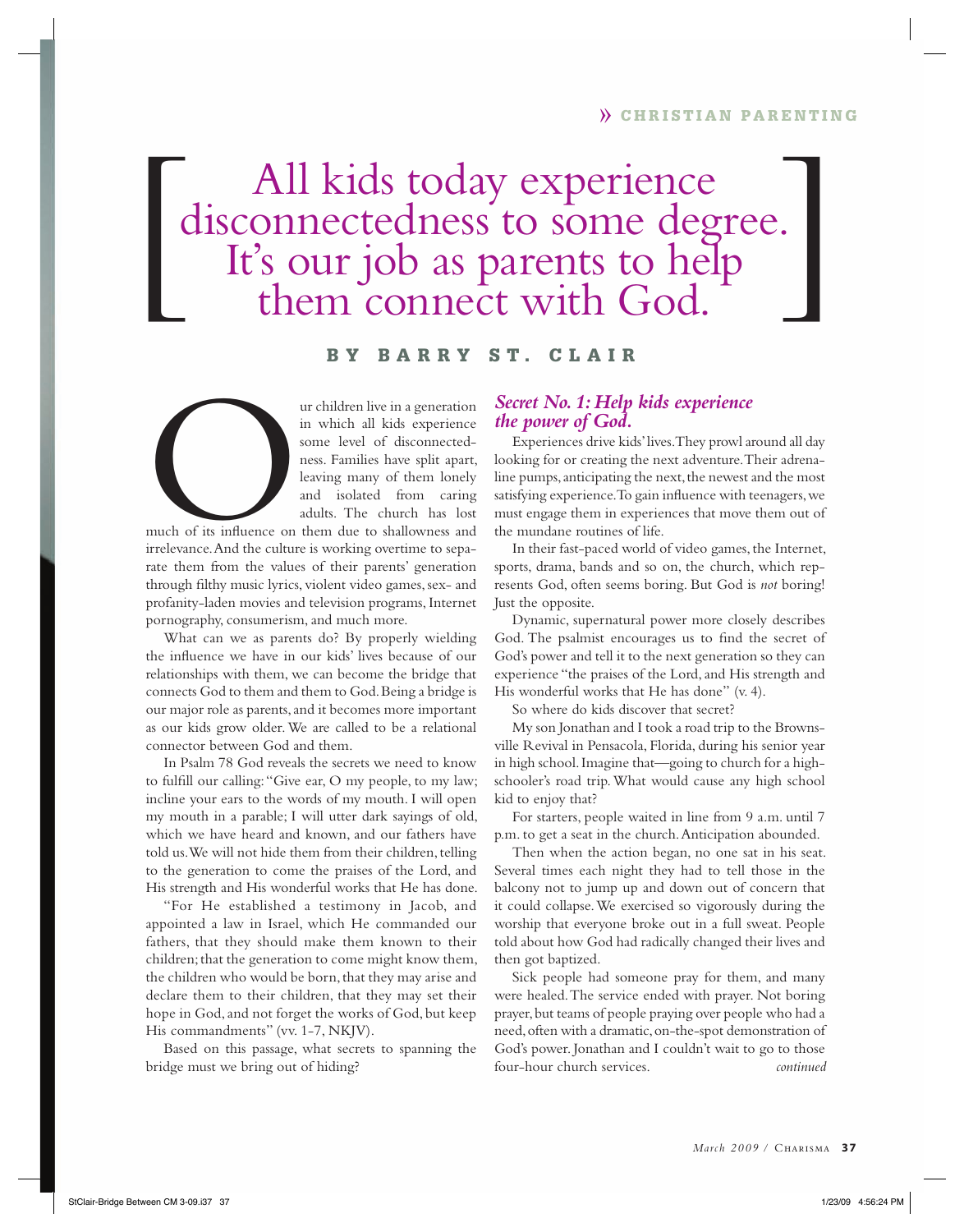"Weird," you may say, "we don't do church that way." Weird or not, my son loved it, and he certainly did not get bored. It reminded me of what the church must have looked like in New Testament times.

wonders were done among the people"<br>
(Acts 4:31; 5:12).<br>
<u>But this Naw Testament porm</u> payt to "And when they had prayed, the place where they were assembled together was shaken; and they were all filled with the Holy Spirit, and they spoke the word of God with boldness. And through the hands of the apostles many signs and (Acts 4:31; 5:12).

Put this New Testament norm next to our kids' normal church experiences, all the while remembering their penchant for exciting experiences. Now refer back to Psalm 78 and ask yourself a few penetrating questions.

» When did your kids last experience the wonderful works of the Lord in powerful worship?

» When have your children seen the power of someone being physically healed?

» When did your family experience

WHEN  $P$  I G S

MOVF I N

How to sweep clear

**IANK HAMMOND** 



the wonders He has done in bringing a person to Christ?

Exposing our children to the dynamic, supernatural power of God reveals one secret of spanning the bridge that connects them to God. Where can you take your kids to experience that secret now?

#### COULD SPIRITUAL FORCES BE THE SOURCE OF YOUR STRUGGLES?

We often give demons too much power when Jesus has given us the authority to command them out. With inspiring interviews and insight into the conversions of some of prison's worst offenders, When Pigs Move In provides practical principles for ministering deliverance from demonic oppression.



# EXAMPLE TO SWEEP CLEAN YOUR LIFE!

Available where fine Christian books are sold. **800-599-5750 • www.strangdirect.com** DF9401CM

#### *Secret No. 2: Teach kids the commands of God.*

All teenagers try to kick down the fence that any authority puts around them. They don't like the closed-in feeling of boundaries. Instead they desperately desire that their parents and everyone else let them do their own thing. Yet wise parents know that authority gives structure, protection, and guidance and actually paves the path to the freedom our kids crave.

When we can offer our kids the opportunity to live under authority that leads to freedom, we have uncovered a secret worth millions, but for which most people won't pay two cents. God's secret? The authority of His Word. "For He established a testimony in Jacob, and appointed a law in Israel, which He commanded our fathers, that they should make them known to their children" (v. 5).

Interestingly, the book that is filled with the Word of God and with the words of God gives structure, protection and guidance, yet day after day is rarely opened by most Christians. What most of us pick up from God's Word tastes like ABC gum—Already Been Chewed. A pastor or teacher has done the chewing, and then offers it to us.

Gross. Tasteless. Left over.

No wonder kids think of the Word of God as boring. Since it has little appeal to them, they don't read, study or memorize it, much less apply it. When I ask church kids to quote a Bible verse, 90 percent of them can't get one verse past John 3:16.

Our kids' brains contain the words to hundreds of songs that they can quote verbatim. But their brains come up empty when trying to quote God's Word. If they don't know it or apply it, then God's Word has no authority in their lives.

Somewhere along the way the Word of God, as accessible as it is to us, has become one of those *hidden things*. To connect God to our kids and our kids to God, we must bring it out of hiding. For our children's sake we need to divulge the secret.

Remember: "The word of God is living and active. Sharper than any doubled-edged sword, it penetrates even to dividing soul and spirit, joints and marrow; it judges the thoughts and attitudes of the heart" (Heb. 4:12, NIV).

Our kids like to experience things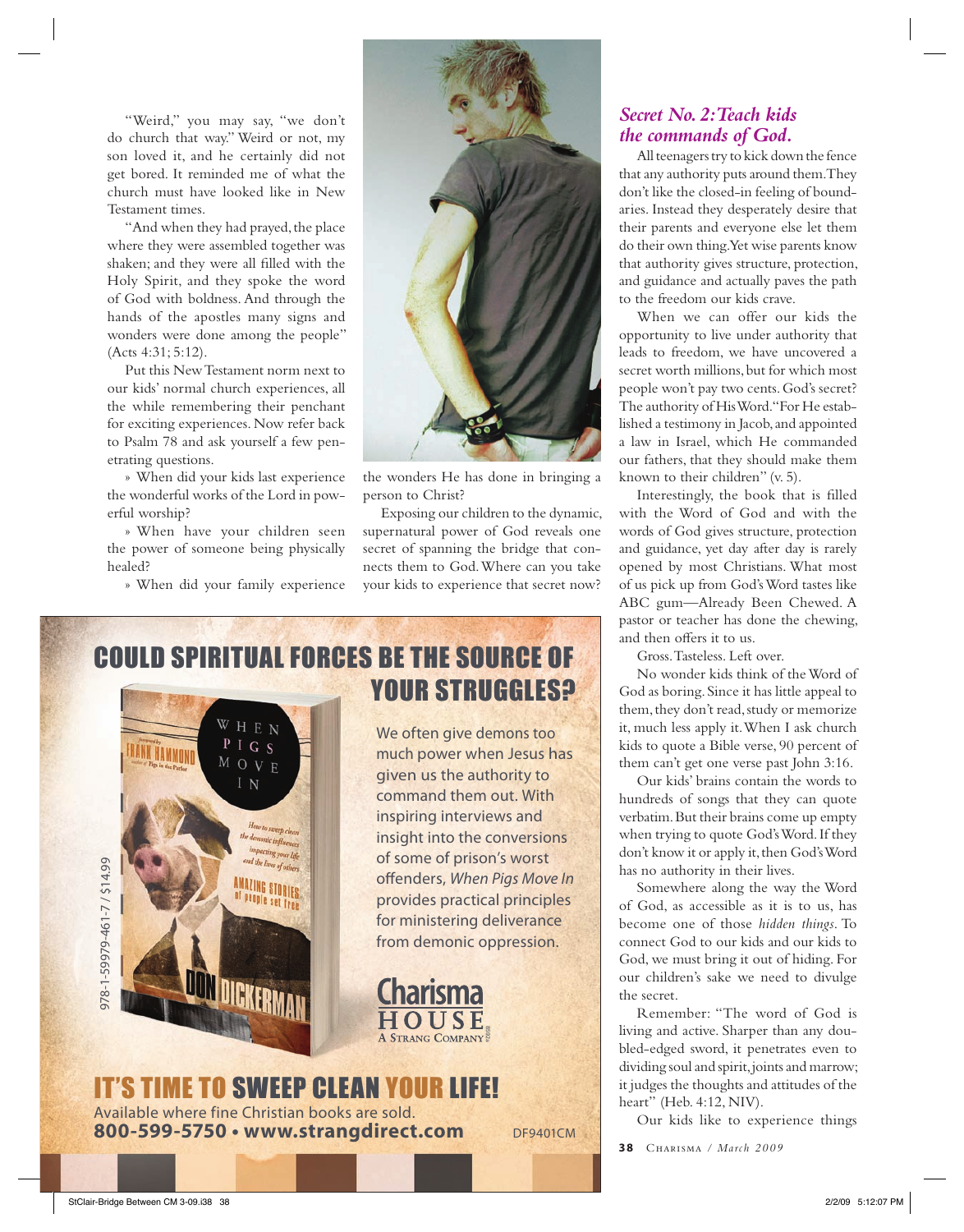that are alive, active and sharp. We wield enormous influence with them when we pull the double-edged sword of the Word of God from the sheath and make God's Word alive, active and sharp for them. When we show our kids how to use the sword, they will learn to correctly handle the word of truth (see 2 Tim. 2:15).

At that point the internal influence of God's Word transforms their lives. It penetrates their innermost beings and points out to them God's thoughts and attitudes as opposed to their own thoughts and attitudes*.* Through His Word He shows them His heart so they can know Him intimately, and He reveals their own hearts so they can know themselves. Now that's a powerful weapon with authority!

How powerful? How much authority? Psalm 119:9-11 confirms that when God's Word begins to work in our kids' hearts, it produces three very positive results:

» It keeps our kids pure.

» It motivates them to pursue God with all their hearts.

» It protects them from sin (and all of its ugly results).

When we commit to teaching our kids God's Word, we will begin to see the authoritative Word work inside them. The internal Word sets the external boundaries. Instead of parents trying to get inside our kids' heads by making a bunch of rules they hate and then trying to enforce them over everybody's dead bodies, "the sword of the Spirit, which is the word of God" (Eph. 6:17, NKJV) does the work. Eventually they will set their own boundaries.

Our kids then begin to see that Jesus, who is the Word, is better than they ever imagined. Their personal knowledge of God expands their thoughts about Him, deepens their experiences of enjoying Him and leads them to actions that honor Him.

They find their confidence in God and His Word soaring. They discover the guidance they need for following Jesus and the courage for making the hard daily decisions that come with following Him. Through this process He changes our kids from the inside out and empowers them with spiritual influence to lead others to change.

Now we know that teaching our kids the Word of God provides one secret to spanning the bridge. So what will you

do to explore that secret for yourself and for them?

#### *Secret No. 3: Pass on a passionate faith through disciple-making.*

Parents get scared when their kids become teenagers. It's as if they turn into werewolves. When our kids start acting weird and make it clear they want us to drop off the face of the earth, we panic.

One day they hug us, and the next day they hate us. One moment they want to be around us, and the next they treat us as if we have leprosy. True, but we make a huge mistake when we get caught on this roller-coaster ride and as a result pull back from our kids relationally and spiritually.

So how do we resolve this dilemma? We explore the secret of passing on a

### Good people at work.

#### **Pursuing a dream takes real courage.**

That's why Southeastern University has designed programs with your needs in mind. Our convenient, accelerated, welcoming programs of study are *personally enriching, professionally relevant, and grounded in the Christian worldview.*

**Let your dream do its work. Let it do** *good* **work–** with people whose dreams are much like yours.

**Evening & Weekend Programs Online Programs** ■ **Graduate Studies**

**www.seuniversity.edu**

SOUTHEASTERN UNIVERSITY

> Gathered in the Spirit. Equipping for every good work.